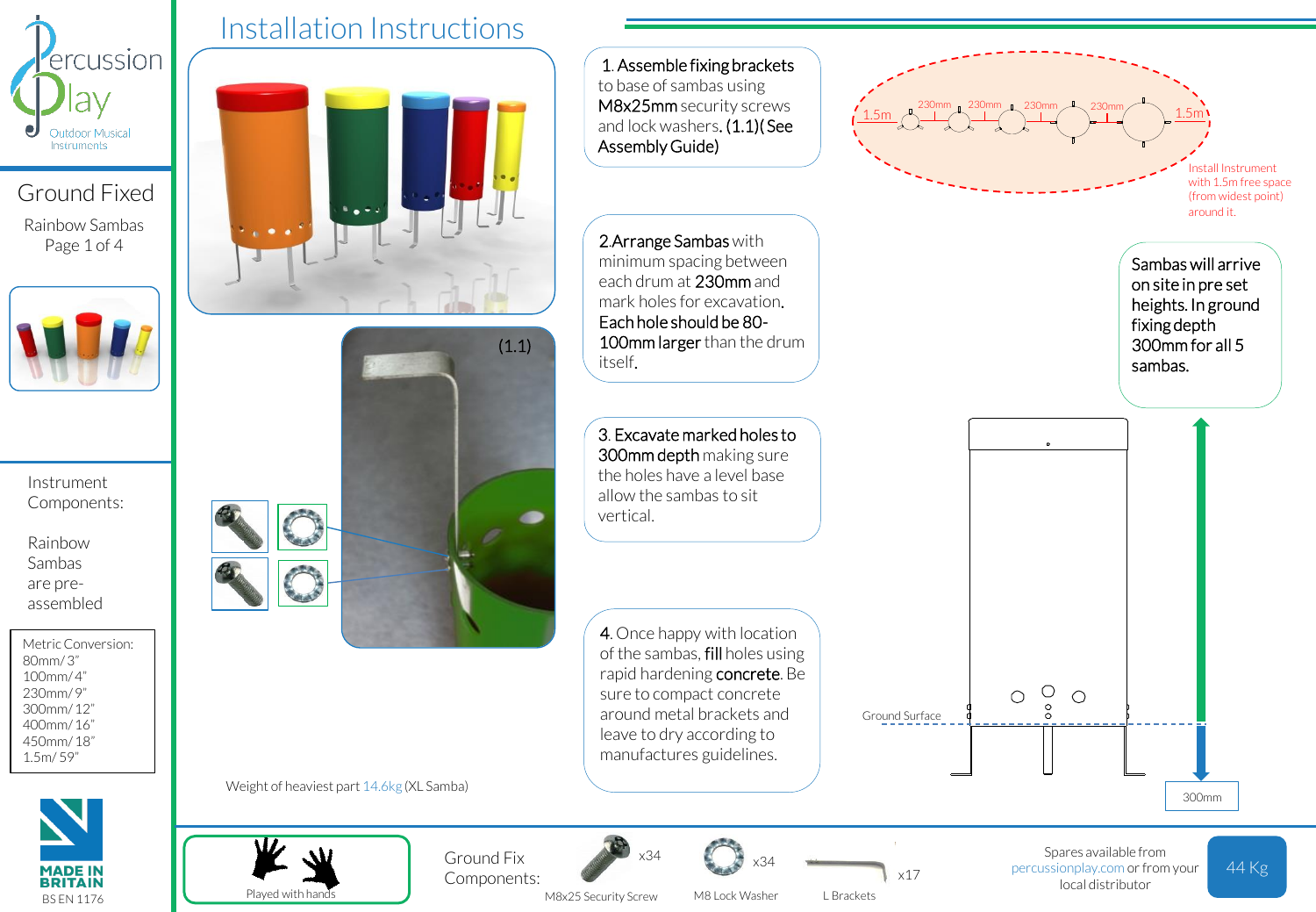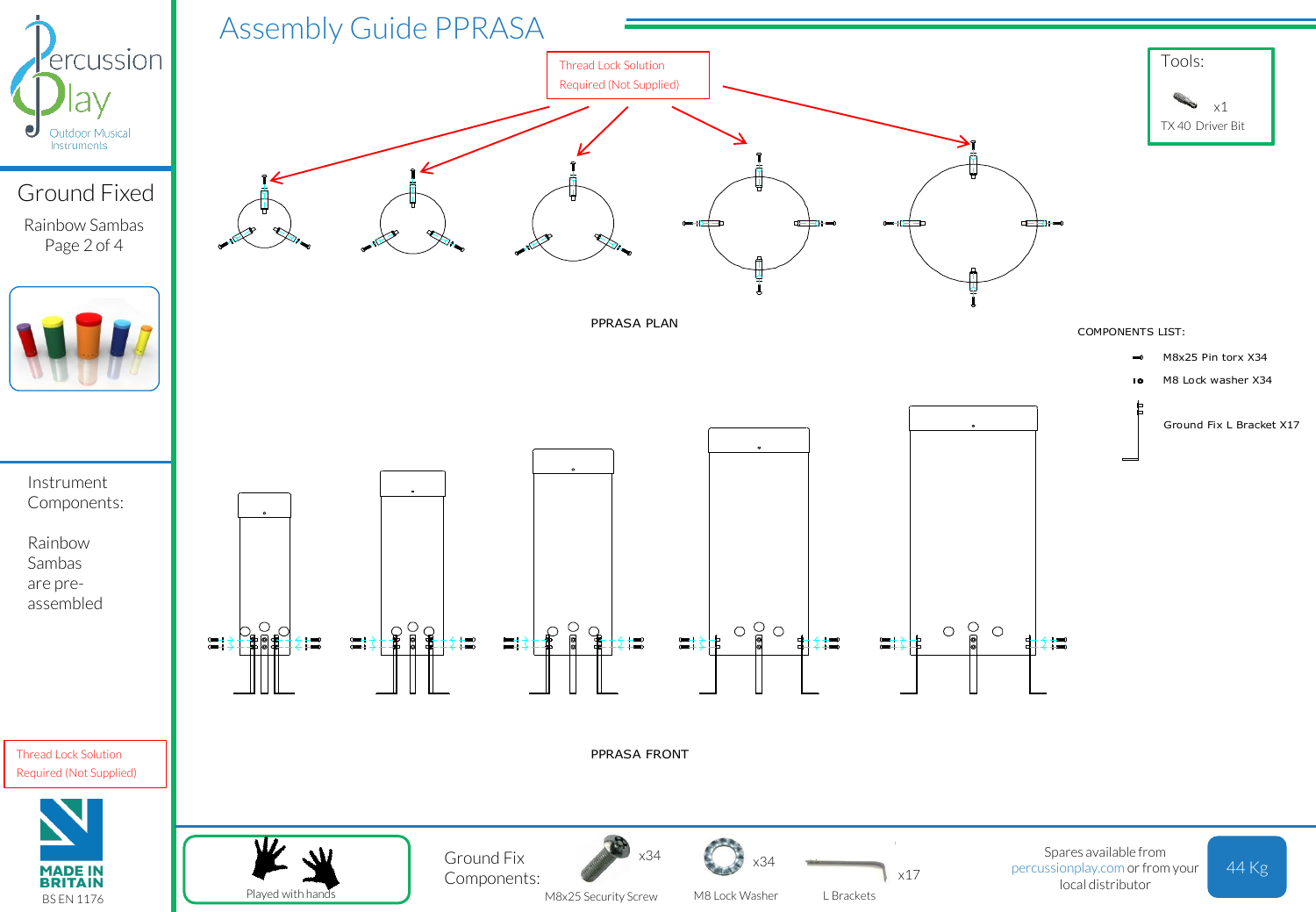

## Ground Fixed

Rainbow Sambas Page 3 of 4



## $\begin{smallmatrix} \bigcirc & \bigcirc & \bigcirc \\ \text{if} & \text{if} & \text{if} \end{smallmatrix}$  $\overline{\mathbf{B}}$  $\circ$   $\circ$  $\begin{array}{c}\n\circ & \circ \\
\circ & \circ\n\end{array}$  $\circlearrowright$  $\frac{1}{2}$  $\frac{1}{\frac{1}{2}}$  $\sum \frac{1}{2}$ ≔∷≵‡ 非≢≡  $\xi =$ ■■ ا≣ِ خ  $\equiv$  3 i d 珇 转票 । ≋‡‡ 1 Attach L- Brackets to base of each drum using M8x25 Bolts and lock washers provided. Components: x17 M8x25mm Pin Torx x34 M8 Lock Washer 2  $\begin{bmatrix} 0 & 0 & 0 \\ 0 & 0 & 0 \\ 0 & 0 & 0 \end{bmatrix}$  $\begin{smallmatrix} \circ & \circ \\ \circ & \circ \\ \circ & \circ \end{smallmatrix}$  $\circ \, \mathop{\circ}\limits_{\circ}^{\circ}\circ$  $\circ\circ$  $O^{\circ}O$  $\circ$ x17  $\alpha$ L Brackets Excavate 5 holes 300mm deep that are 100mm larger than each samba. Each hole should 260 300 350 415 500 taper down making the base diameter at least 100mm larger than the surface hole  $\epsilon$ **MADE IN<br>BRITAIN** 360 | | 400 | | 450 | | 515 | | 600

BS EN 1176